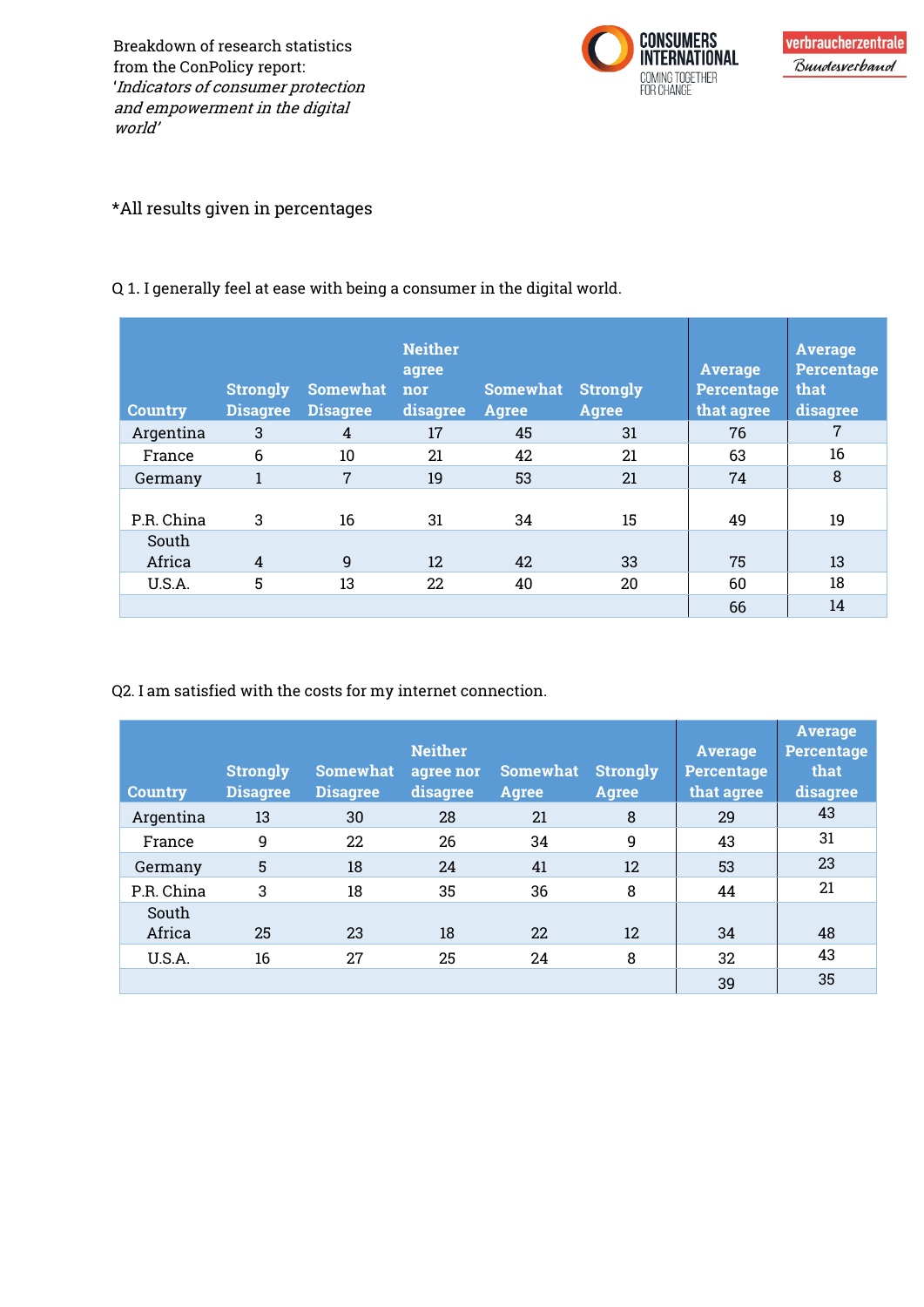

| <b>Country</b> | <b>Strongly</b><br><b>Disagree</b> | <b>Somewhat</b><br><b>Disagree</b> | <b>Neither</b><br>agree nor<br>disagree | <b>Somewhat</b><br><b>Agree</b> | <b>Strongly</b><br><b>Agree</b> | <b>Average</b><br><b>Percentage</b><br>that agree | <b>Average</b><br><b>Percentage</b><br>that<br>disagree |
|----------------|------------------------------------|------------------------------------|-----------------------------------------|---------------------------------|---------------------------------|---------------------------------------------------|---------------------------------------------------------|
| Argentina      | 12                                 | 22                                 | 22                                      | 33                              | 12                              | 45                                                | 34                                                      |
| France         | 9                                  | 19                                 | 24                                      | 39                              | 10                              | 49                                                | 28                                                      |
| Germany        | $6\phantom{1}6$                    | 17                                 | 17                                      | 44                              | 16                              | 60                                                | 23                                                      |
| P.R.<br>China  | 5                                  | 23                                 | 38                                      | 28                              | 6                               | 34                                                | 28                                                      |
| South          |                                    |                                    |                                         |                                 |                                 |                                                   |                                                         |
| Africa         | 16                                 | 20                                 | 15                                      | 30                              | 19                              | 49                                                | 36                                                      |
| U.S.A.         | 8                                  | 15                                 | 18                                      | 40                              | 19                              | 59                                                | 23                                                      |
|                |                                    |                                    |                                         |                                 |                                 | 49                                                | 29                                                      |

Q3. I am satisfied with the quality (speed and reliability) of my Internet connection.

Q4. If I dislike the practices of an online service (e.g. social networks, music and video streaming services), I am satisfied with my options to easily switch to an alternative.

| <b>Country</b>  | <b>Strongly</b><br><b>Disagree</b> | <b>Somewhat</b><br><b>Disagree</b> | <b>Neither</b><br>agree nor<br>disagree | <b>Somewhat</b><br><b>Agree</b> | <b>Strongly</b><br>Agree | <b>Average</b><br><b>Percentage</b><br>that agree | <b>Average</b><br><b>Percentage</b><br>that<br>disagree |
|-----------------|------------------------------------|------------------------------------|-----------------------------------------|---------------------------------|--------------------------|---------------------------------------------------|---------------------------------------------------------|
| Argentina       | 3                                  | 6                                  | 26                                      | 45                              | 21                       | 66                                                | 9                                                       |
| France          | 6                                  | 15                                 | 48                                      | 24                              | 6                        | 30                                                | 21                                                      |
| Germany         | $\overline{2}$                     | 8                                  | 31                                      | 45                              | 14                       | 59                                                | 10                                                      |
| P.R.<br>China   | 1                                  | 11                                 | 36                                      | 39                              | 13                       | 52                                                | 12                                                      |
| South<br>Africa | 5                                  | 10                                 | 19                                      | 38                              | 28                       | 66                                                | 15                                                      |
| U.S.A.          | $\overline{4}$                     | 10                                 | 31                                      | 36                              | 19                       | 55                                                | 14                                                      |
|                 |                                    |                                    |                                         |                                 |                          | 55                                                | 14                                                      |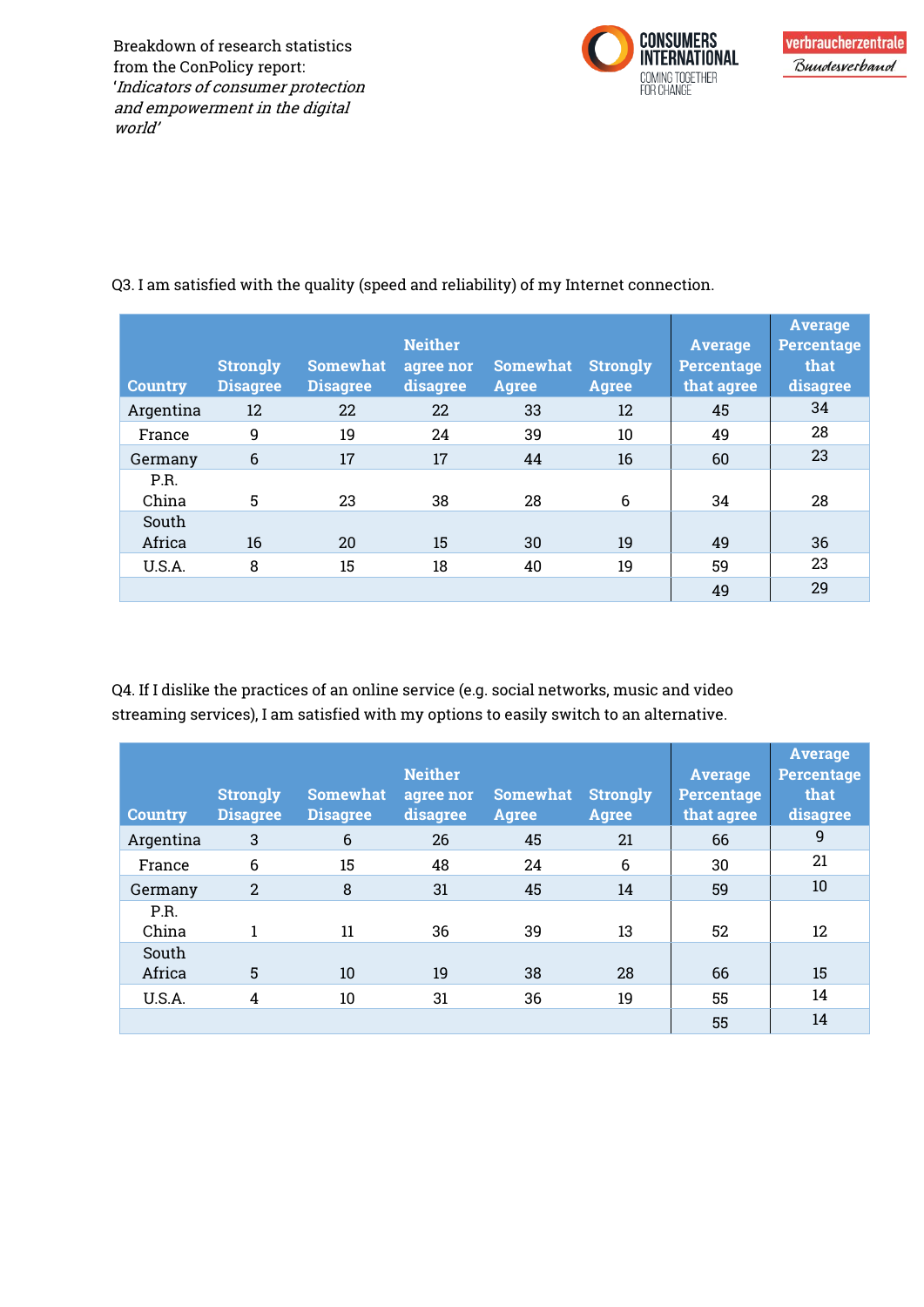Breakdown of research statistics from the ConPolicy report: 'Indicators of consumer protection and empowerment in the digital world'



Q5. I have concerns that some digital technologies (e.g. self-driving cars, smart homes and others) are unsafe.

| <b>Country</b>  | <b>Strongly</b><br>agree | <b>Somewhat</b><br>agree | <b>Neither</b><br>agree nor<br>disagree | <b>Somewhat</b><br>disagree | <b>Strongly</b><br>disagree | <b>Average</b><br>Percentage<br>that<br>disagree | <b>Average</b><br><b>Percentage</b><br>that agree |
|-----------------|--------------------------|--------------------------|-----------------------------------------|-----------------------------|-----------------------------|--------------------------------------------------|---------------------------------------------------|
| Argentina       | 18                       | 37                       | 30                                      | 11                          | 4                           | 15                                               | 55                                                |
| France          | 22                       | 41                       | 24                                      | 11                          | 3                           | 14                                               | 63                                                |
| Germany         | 25                       | 40                       | 22                                      | 10                          | 3                           | 13                                               | 65                                                |
| P.R. China      | 10                       | 39                       | 37                                      | 12                          | 2                           | 14                                               | 49                                                |
| South<br>Africa | 19                       | 34                       | 26                                      | 14                          | 7                           | 21                                               | 53                                                |
| U.S.A.          | 27                       | 40                       | 21                                      | 9                           | 3                           | 12                                               | 67                                                |
|                 |                          |                          |                                         |                             |                             | 15                                               | 59                                                |

Q6. I am concerned that too much of my personal data is being collected by businesses on the Internet.

| <b>Country</b> | <b>Strongly</b><br><b>Disagree</b> | <b>Somewhat</b><br><b>Disagree</b> | <b>Neither</b><br>agree nor<br>disagree | <b>Somewhat</b><br><b>Agree</b> | <b>Strongly</b><br>Agree | <b>Average</b><br>Percentage<br>that agree | <b>Average</b><br><b>Percentage</b><br>that<br>disagree |
|----------------|------------------------------------|------------------------------------|-----------------------------------------|---------------------------------|--------------------------|--------------------------------------------|---------------------------------------------------------|
| Argentina      | 4                                  | 8                                  | 19                                      | 35                              | 34                       | 69                                         | 12                                                      |
| France         | 3                                  | 7                                  | 18                                      | 41                              | 32                       | 73                                         | 10                                                      |
| Germany        | $\overline{2}$                     | $\overline{9}$                     | 21                                      | 41                              | 27                       | 68                                         | 11                                                      |
| P.R.<br>China  |                                    | 6                                  | 19                                      | 40                              | 35                       | 75                                         | $\overline{7}$                                          |
| South          |                                    |                                    |                                         |                                 |                          |                                            |                                                         |
| Africa         | 5                                  | 9                                  | 14                                      | 37                              | 36                       | 73                                         | 14                                                      |
| U.S.A.         | $\overline{2}$                     | 7                                  | 19                                      | 35                              | 38                       | 73                                         | 9                                                       |
|                |                                    |                                    |                                         |                                 |                          | 72                                         | 11                                                      |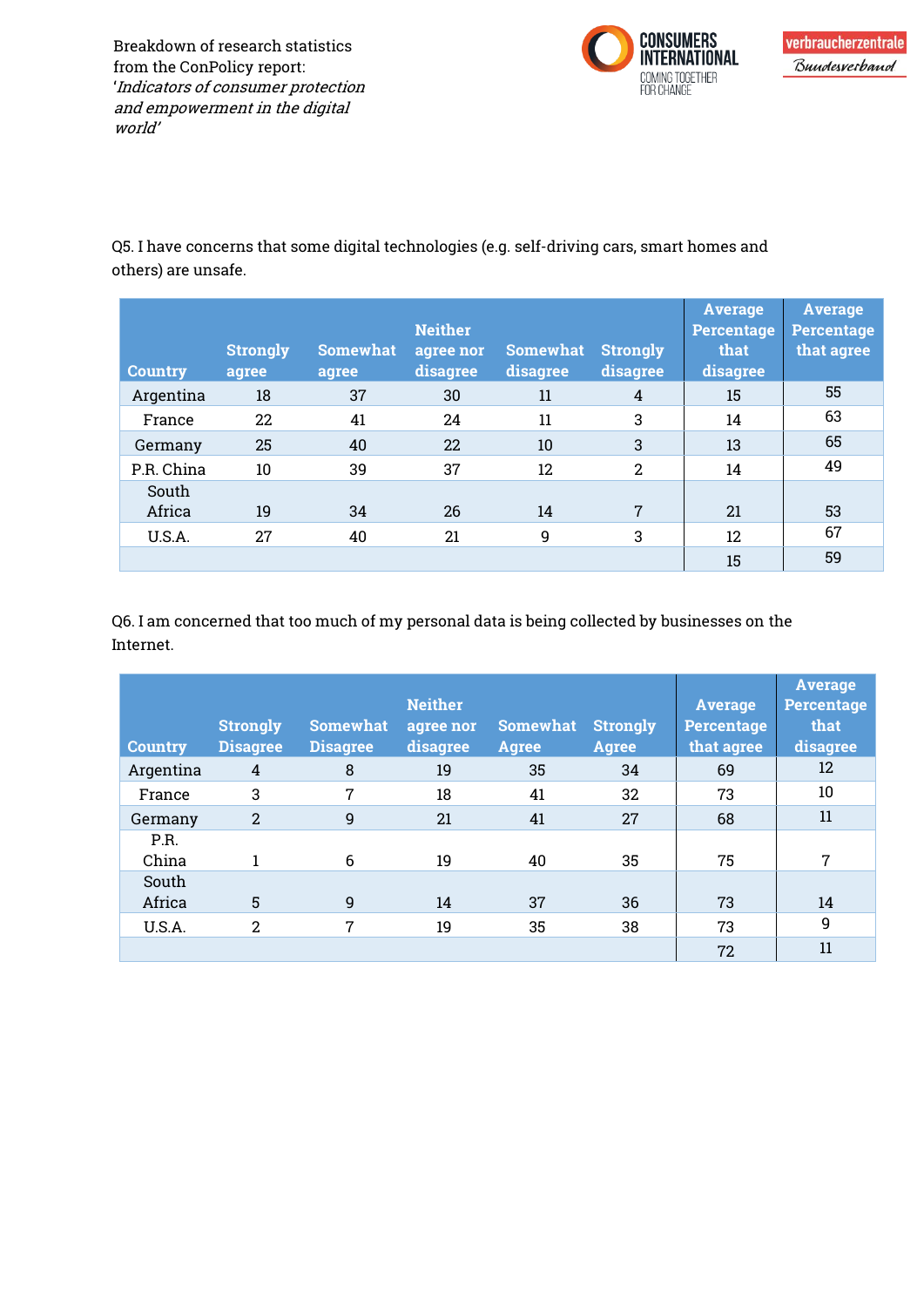Breakdown of research statistics from the ConPolicy report: 'Indicators of consumer protection and empowerment in the digital world'



Q7. I am concerned that the payment information that I provide online may be stolen and misused.

| <b>Country</b> | <b>Strongly</b><br><b>Disagree</b> | <b>Somewhat</b><br><b>Disagree</b> | <b>Neither</b><br>agree nor<br>disagree | <b>Somewhat</b><br><b>Agree</b> | <b>Strongly</b><br><b>Agree</b> | <b>Average</b><br>Percentage<br>that agree | <b>Average</b><br><b>Percentage</b><br>that<br>disagree |
|----------------|------------------------------------|------------------------------------|-----------------------------------------|---------------------------------|---------------------------------|--------------------------------------------|---------------------------------------------------------|
| Argentina      | 5                                  | 8                                  | 14                                      | 35                              | 38                              | 73                                         | 13                                                      |
| France         | 3                                  | 9                                  | 21                                      | 41                              | 27                              | 68                                         | 12                                                      |
| Germany        | $\overline{2}$                     | 15                                 | 26                                      | 38                              | 18                              | 56                                         | 17                                                      |
| P.R.<br>China  |                                    | 7                                  | 21                                      | 42                              | 29                              | 71                                         | 8                                                       |
| South          |                                    |                                    |                                         |                                 |                                 |                                            |                                                         |
| Africa         | 4                                  | 10                                 | 15                                      | 37                              | 34                              | 71                                         | 14                                                      |
| U.S.A.         | 3                                  | 9                                  | 19                                      | 42                              | 27                              | 69                                         | 12                                                      |
|                |                                    |                                    |                                         |                                 |                                 | 68                                         | 13                                                      |

Q8. I am satisfied with the quality of information I find online about products, services and their terms of use.

| <b>Country</b>  | <b>Strongly</b><br><b>Disagree</b> | <b>Somewhat</b><br><b>Disagree</b> | <b>Neither</b><br>agree nor<br>disagree | <b>Somewhat</b><br><b>Agree</b> | <b>Strongly</b><br><b>Agree</b> | <b>Average</b><br><b>Percentage</b><br>that agree | <b>Average</b><br><b>Percentage</b><br>that<br>disagree |
|-----------------|------------------------------------|------------------------------------|-----------------------------------------|---------------------------------|---------------------------------|---------------------------------------------------|---------------------------------------------------------|
| Argentina       | 2                                  | 7                                  | 22                                      | 51                              | 19                              | 70                                                | 9                                                       |
| France          | 3                                  | 10                                 | 31                                      | 47                              | 10                              | 57                                                | 13                                                      |
| Germany         |                                    | $6\phantom{1}6$                    | 23                                      | 55                              | 14                              | 69                                                | 7                                                       |
| P.R.<br>China   | 2                                  | 13                                 | 45                                      | 35                              | 5                               | 40                                                | 15                                                      |
| South<br>Africa | 3                                  | 9                                  | 18                                      | 46                              | 25                              | 71                                                | 12                                                      |
| U.S.A.          | 3                                  | 8                                  | 25                                      | 48                              | 16                              | 64                                                | 11                                                      |
|                 |                                    |                                    |                                         |                                 |                                 | 62                                                | 11                                                      |